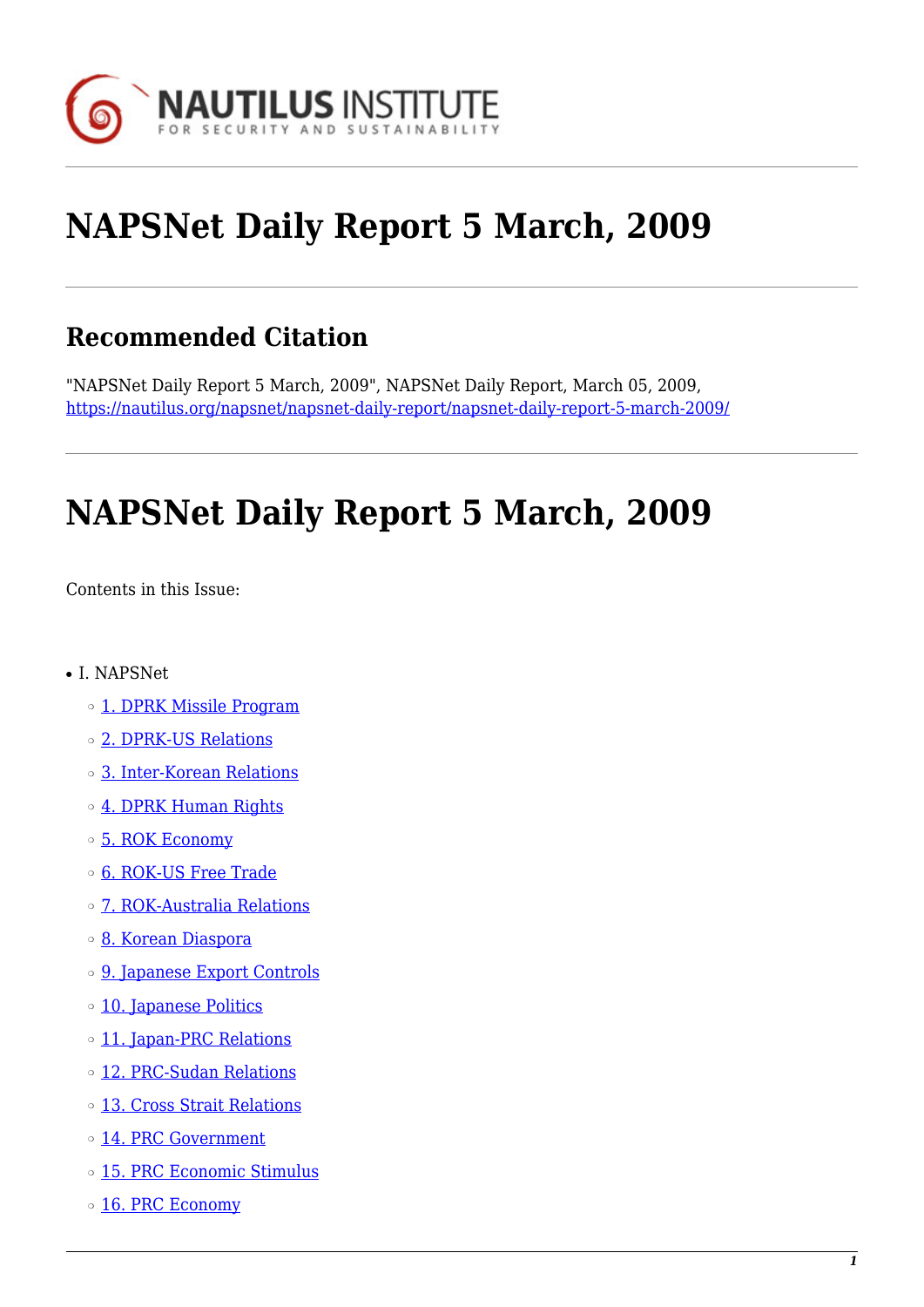- o [17. PRC Military Spending](#page-6-0)
- o [18. PRC Food Safety](#page-6-1)
- o [19. PRC Tibet Issue](#page-7-0)
- II. PRC Report
	- o [20. PRC Employment](#page-7-1)
	- ❍ [21. PRC Government](#page-7-2)
	- o [22. PRC Civil Society](#page-8-0)

[Preceding NAPSNet Report](https://nautilus.org/mailing-lists/napsnet/dr/2009-2/napsnet-daily-report-4-march-2009/)

MARKTWO

### **I. NAPSNet**

## <span id="page-1-0"></span>**1. DPRK Missile Program**

Yonhap News (Kim Hyun, "N. KOREAN MISSILE LAUNCH NOT IMMINENT: UNIFICATION MINISTER", Seoul, 2009/03/04) reported that while the DPRK continues preparations to launch what it claims is a satellite, an actual launch does not seem imminent, Seoul's unification minister said Wednesday. Hyun In-taek also said the ROK is closely working with Washington to deter what appears to be a DPRK tactic to isolate the ROK while trying to talk with the United States. Hyun also suggested there will be no immediate resumption of government-level rice and fertilizer aid, which was suspended last year for the first time in a decade.

<span id="page-1-1"></span>[\(return to top\)](#page-0-0) 

### **2. DPRK-US Relations**

Korea Times (Jung Sung-ki, "UN COMMAND, N. KOREA LIKELY TO HOLD MORE TALKS", 2009/03/03) reported that the U.S.-led United Nations Command (UNC) here in the ROK and DPRK are expected to hold follow-up talks this week to Monday's high-level military talks at the truce village of Panmunjeom, a report said Tuesday. During Monday's talks, the first of their kind in nearly seven years, the DPRK filed a complaint against the forthcoming joint military exercises by ROK and U.S. troops, according to ministry and UNC officials. The UNC said talks with the DPRK can be useful in building trust and preventing misunderstanding, as well as introducing transparency regarding the intentions of both sides.

#### <span id="page-1-2"></span>[\(return to top\)](#page-0-0)

#### **3. Inter-Korean Relations**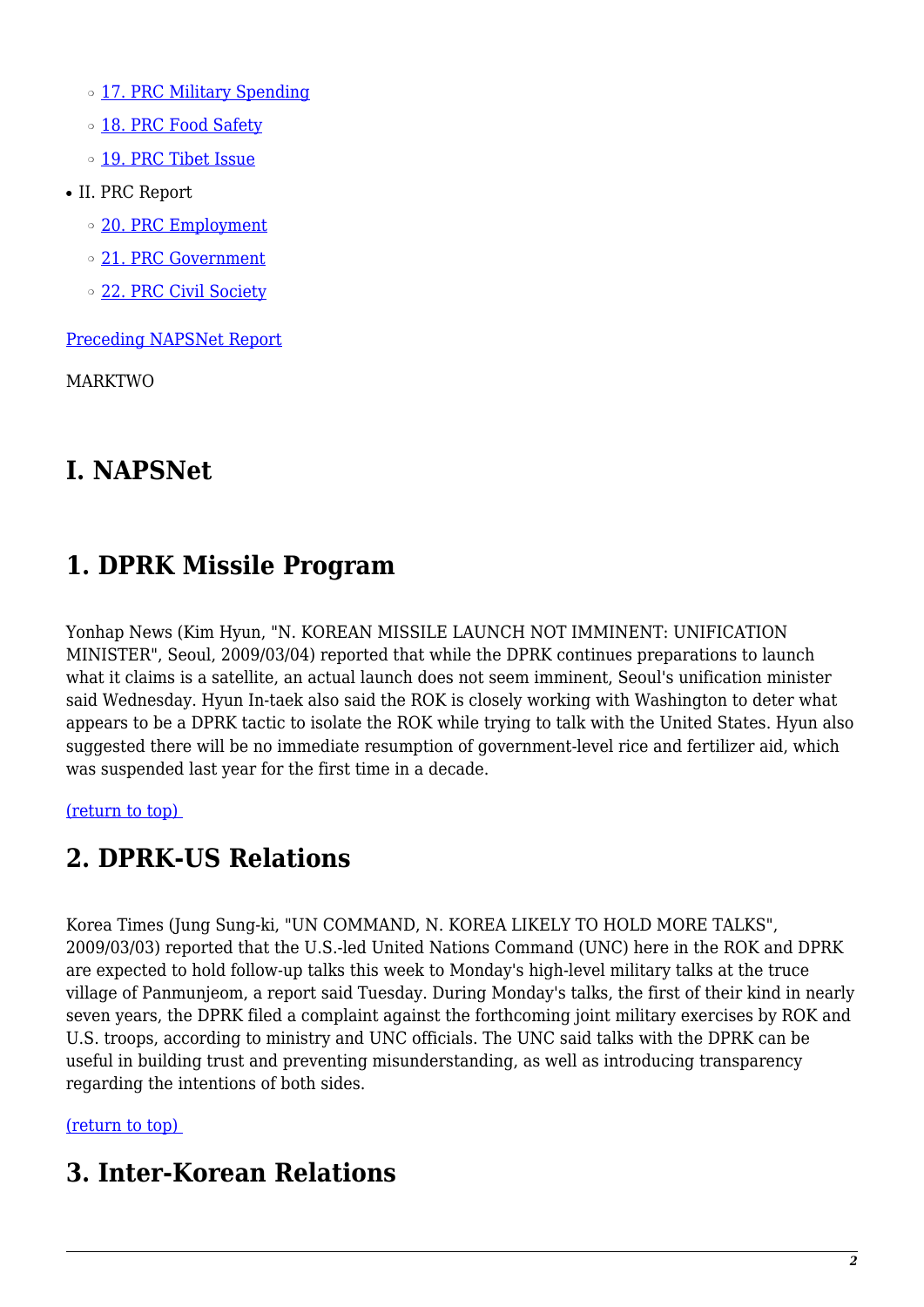Yonhap News (Byun Duk-kun, "LEE WISHES N. KOREAN LEADER "WELL," SAYS HE IS NEEDED FOR PEACE", Sydney, 2009/03/04) reported that ROK President Lee Myung-bak Wednesday wished DPRK leader Kim Jong-il well, saying his control of the nation is vital to maintaining peace on the Korean Peninsula for the time being. "It appears from Chairman Kim's recent activities that there are not any serious problems for him to continue ruling North Korea, and I think it is better to have a stabilized North Korean regime at this point in time for inter-Korean dialogue and cooperation," Lee said, referring to the DPRK leader by his formal title as chairman of Pyongyang's National Defense Commission.

Associated Press (Hyung-jin Kim, "NORTH KOREA ESCALATES RHETORIC AGAINST SOUTH KOREA", Seoul, 2009/03/05) reported that the DPRK on Thursday warned of "powerful" retaliation if Seoul goes ahead with joint military drills with the US next week. "The Lee group's increased war hysteria for aggression against the DPRK will only invite merciless and powerful retaliatory actions of the army and people of the DPRK," the Minju Joson newspaper said.

<span id="page-2-0"></span>[\(return to top\)](#page-0-0) 

## **4. DPRK Human Rights**

Yonhap News (Kim Hyun, "N. KOREA CALLS U.S. 'CHAMPION OF HUMAN RIGHTS VIOLATIONS'", Seoul, 2009/03/04) reported that the DPRK slammed a recent U.S. human rights report that criticized abuses by the state, saying the United States is "the champion of human rights violations." The latest Human Rights Record published by the U.S. government described the DPRK as a "dictatorship" where prison conditions are harsh, torture occurs and pregnant female prisoners undergo forced abortions. Rodong Sinmun said the U.S. is not in a position to admonish other countries.

Korea Times (Kim Sue-young , "NK FIRES BACK OVER SEOUL'S HUMAN RIGHTS REMARKS", 2009/03/04) reported that the DPRK fired back at ROK's concerns over the human rights conditions in the state, calling them "impertinent," Wednesday. Choe Myong-nam, councilor at the DPRK's UN mission in Geneva, Switzerland, claimed the remarks made by Shin Kak-soo, the ROK's 2nd vice foreign minister, Tuesday, clearly violated inter-Korean agreements. The DPRK "rejects all stereotypical allegations and will continue to reject the mandate of the special rapporteur on the human rights situation," he said, "as it was motivated by purposes other than genuine concern for human rights."

<span id="page-2-1"></span>[\(return to top\)](#page-0-0) 

### **5. ROK Economy**

<span id="page-2-2"></span>JoongAng Daily (Lee Ho-jeong, "FORECASTS SEE NEGATIVE 1ST QUARTER GROWTH OF -4 TO - 8%", Seoul, 2009/03/05) reported that ROK think tanks including the ROK Development Institute forecast yesterday that economic growth in the first quarter will plunge between negative 4 percent and negative 8 percent year-on-year. This is a sharper drop than the 3.4 percent decline in the fourth quarter of last year, and it could be the largest since the fourth quarter of 1998 when the economy slumped 6 percent as the nation was consumed by the Asian financial crisis. Experts are also revising predictions on when things might turn around. Instead of the second half of this year, they now say the bottom won't be reached until next year or even until 2011.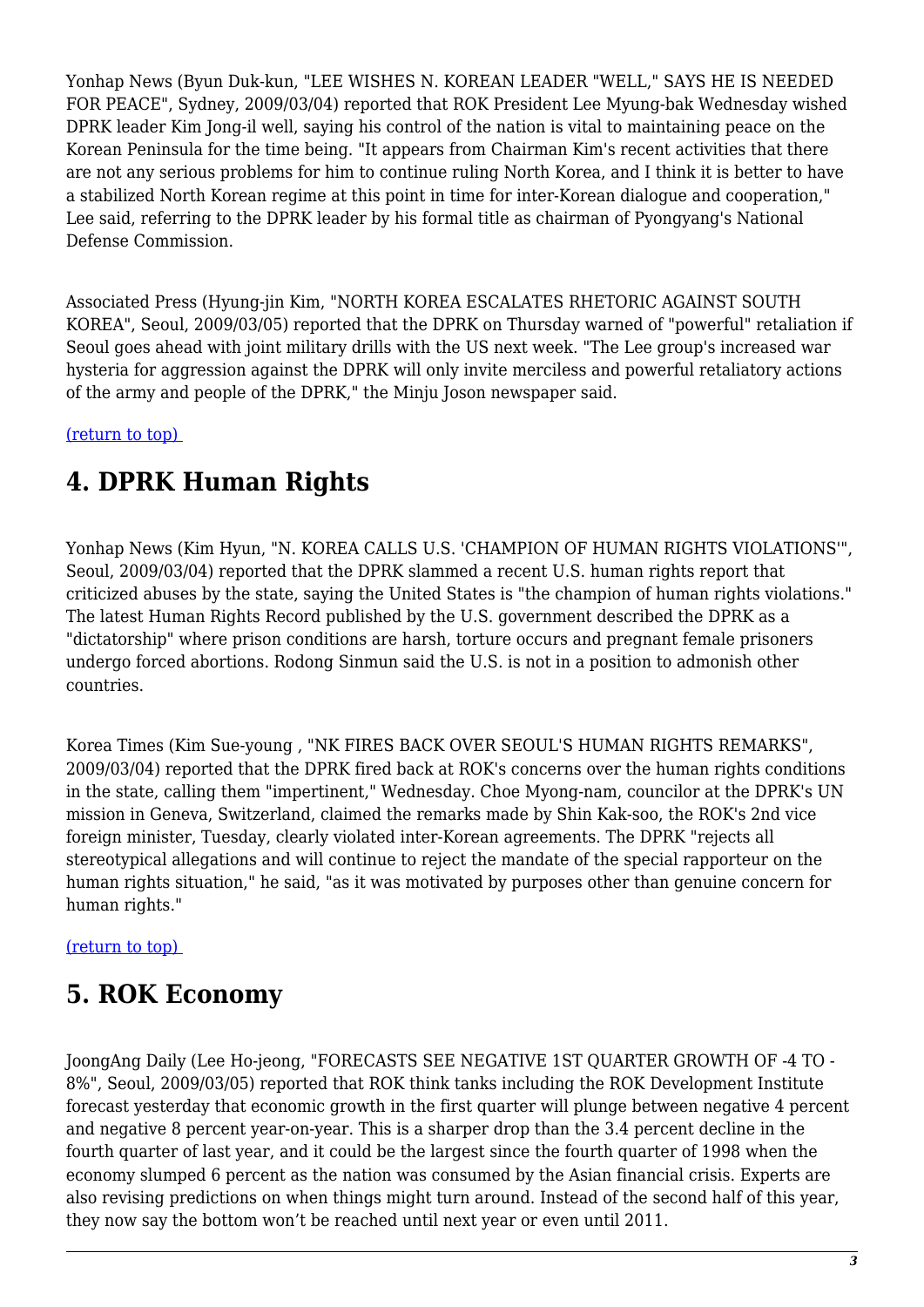### **6. ROK-US Free Trade**

Yonhap News (Lee Chi-dong, "NEW ENVOY TO U.S. SAYS MORE TIME, EFFORT NEEDED FOR FTA", 2009/03/04) reported that the new ROK envoy to the U.S. welcomed on Wednesday Washington's reaffirmed commitment to advance the ratification of a hard-won bilateral trade pact, but admitted that a bumpy road lies ahead. "I think more time and effort than initially expected will be needed to get the free trade agreement (FTA) ratified in both countries," Han Duck-soo told reporters here. Treasury Secretary Timothy Geithner said Tuesday in Washington his government will "work carefully" with Congress toward the ratification of pending FTAs with the ROK, Colombia and Panama. Geithner's comments and the report show that the ROK and the U.S. agree on the need and usefulness of the FTA, Han said.

<span id="page-3-0"></span>[\(return to top\)](#page-0-0) 

#### **7. ROK-Australia Relations**

Yonhap (Byun Duk-kun, "SEOUL, CANBERRA ANNOUNCE NEW SECURITY TIES, START OF FTA TALKS", Canberra, 2009/03/05) reported that ROK President Lee Myung-bak and Australian Prime Minister Kevin Rudd agreed to enhance bilateral security cooperation at their summit Thursday. The ROK and Australia will "continue to expand cooperation on global disarmament and non-proliferation of weapons of mass destruction and their means of delivery," a joint statement said. The leaders agreed to boost military and defense industry ties. They also called for cooperation in international peacekeeping operations, joint military drills and the exploration of Airborne Early Warning and Control aircraft. More specifically, the leaders pledged efforts to sign a "treaty-status bilateral agreement" on the protection of classified military information to provide a framework for exchanges between their armed forces, including the trade of defense goods.

<span id="page-3-1"></span>[\(return to top\)](#page-0-0) 

#### **8. Korean Diaspora**

Yonhap News ("JIM KIM BECOMES FIRST KOREAN-AMERICAN TO LEAD IVY LEAUGE UNIVERSITY", 2009/03/03) reported that Korean-American Jim Yong Kim has been elected the president of Dartmouth College, the school announced Tuesday, becoming the first person of Asian descent to lead an Ivy League university in the United States. Kim, whose title includes M.D., Ph.D., and chair of the Department of Global Health and Social Medicine at Harvard Medical School, will take office on July 1, succeeding James Wright, who will step down after 11 years as president of the college. Kim was elected from among nearly 400 candidates as the 17th Dartmouth president.

<span id="page-3-2"></span>[\(return to top\)](#page-0-0) 

#### **9. Japanese Export Controls**

Bloomberg (Shigeru Sato and Yuji Okada, "JAPANESE COMPANY ACCUSED OF EXPORTING NUCLEAR ENRICHMENT PARTS", 2009/03/04) reported that Horkos Corp., a Japanese machinery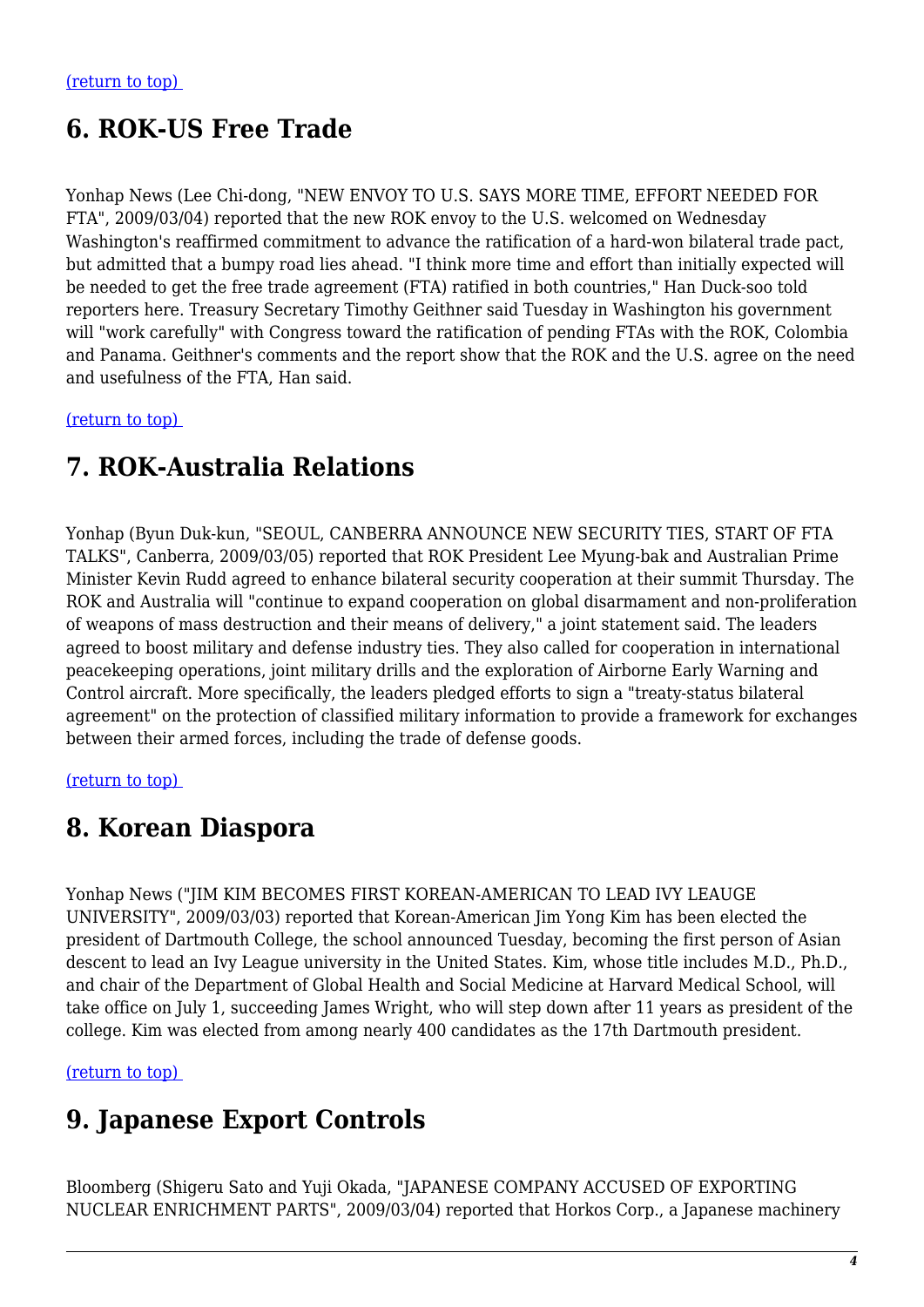maker, is accused of violating national security laws for exporting devices that can be used for nuclear fuel enrichment plants to the PRC and the ROK, Japan's trade ministry said. Police arrested four Horkos employees, a Hiroshima police spokesman said, on condition of anonymity.

<span id="page-4-0"></span>[\(return to top\)](#page-0-0) 

# **10. Japanese Politics**

The Asahi Shimbun ("OZAWA WON'T RESIGN, BLASTS PROSECUTORS OVER AIDE'S ARREST", 2009/03/04) reported that Japanese opposition leader Ichiro Ozawa on Wednesday said he will not resign for the arrest of a key aide over alleged illegal donations, describing the prosecutors' investigation as an abuse of state power. "I have done nothing I'm ashamed of. The donations were dealt with appropriately under the law, reported (to authorities) and made public," Ozawa said in a news conference at party headquarters in Tokyo on Wednesday morning. Ozawa, at his news conference not only said his aide was innocent, but he also criticized prosecutors' investigative tactics.

#### <span id="page-4-1"></span>[\(return to top\)](#page-0-0)

### **11. Japan-PRC Relations**

The Yomiuri Shimbun ("CHINA SOUGHT TO OPEN MISSION IN OKINAWA", 2009/03/04) reported that the PRC government unofficially approached the Japanese government last year about opening a consulate general in Okinawa Prefecture, government sources said Tuesday. However, the government was reluctant to accept the request for security reasons since most of the facilities of the U.S. forces stationed in Japan are concentrated in the prefecture.

#### <span id="page-4-2"></span>[\(return to top\)](#page-0-0)

#### **12. PRC-Sudan Relations**

Agence France-Presse (Peter Harmsen, "CHINA WANTS CASE AGAINST SUDAN LEADER SUSPENDED", Beijing, 2009/03/05) reported that the PRC called Thursday for an International Criminal Court case against Sudanese President Omar al-Beshir to be suspended. "China expresses its regretfulness and worry over the arrest warrant for the Sudan president issued by the International Criminal Court ," foreign ministry spokesman Qin Gang said. Qin called on the UN Security Council to "urge the International Criminal Court not to hear this case for the time being." "We do not wish to see our previous achievements on the settlement of the Darfur issue compromised by (the arrest warrant)," he said. "China has really done a lot and put in a lot of effort so we have good reason to feel regret."

<span id="page-4-3"></span>[\(return to top\)](#page-0-0) 

### **13. Cross Strait Relations**

Associated Press (Christopher Bodeen, "CHINA SAYS READY TO TALK TO TAIWAN, END HOSTILITY", Beijing, 2009/03/05) reported that PRC Premier Wen Jiabao said Thursday that Beijing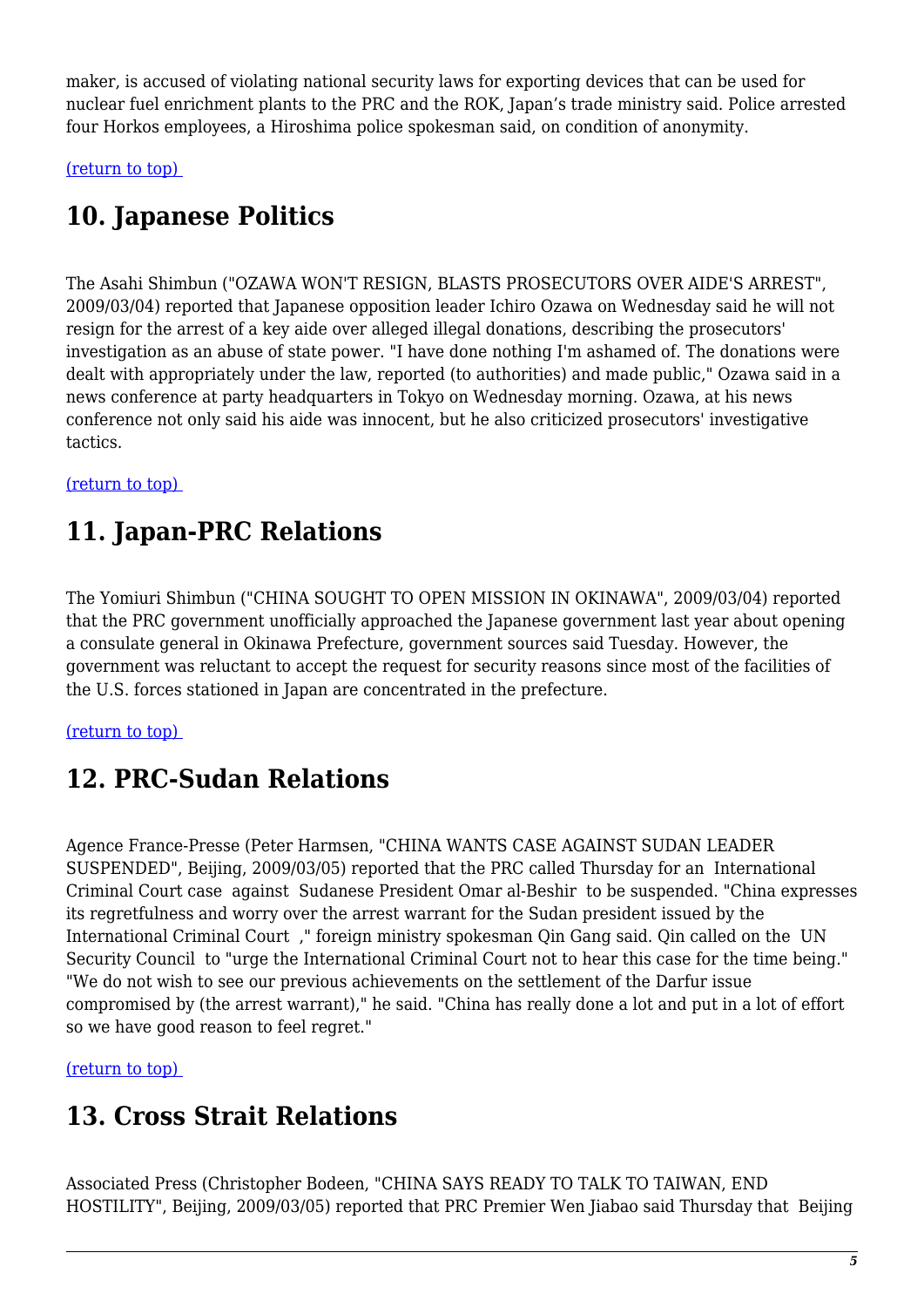is ready to hold talks with Taiwan on political and military issues. Positive changes occurred in the situation in Taiwan, and major breakthroughs were made in cross-strait relations," Wen said. Beijing was ready to hold talks to "create conditions for ending the state of hostility and concluding a peace agreement" between the sides, he said.

<span id="page-5-0"></span>[\(return to top\)](#page-0-0) 

### **14. PRC Government**

Xinhua News ("CHINESE LEADERS JOIN POLITICAL ADVISORY DISCUSSIONS, CALLING FOR CONCERTED EFFORTS TO COMBAT CRISIS", Beijing, 2009/03/04) reported that PRC leaders joined in panel discussions with the country's political advisors Wednesday, calling for concerted efforts to pull through the global financial crisis which is unfolding its impact on the country's economy. All parties, all organizations, all social strata and all ethnic groups should unite under the central authorities' decisions and strategy to overcome difficulties, President Hu Jintao said in a discussion with members of the National Committee of the Chinese People's Political Consultative Conference (CPPCC). He called on all PRC citizens to stand together and "bravely move forward" though difficulties are in sight. In the discussion with advisors from the circles of economy and agriculture, Premier Wen Jiabao said the country need to make large-scale government investment and bring in more social and private funds as well.

#### <span id="page-5-1"></span>[\(return to top\)](#page-0-0)

#### **15. PRC Economic Stimulus**

Bloomberg (Yidi Zhao and Kevin Hamlin, "CHINA CONSIDERING NEW STIMULUS MEASURES; STOCKS GAIN", 2009/03/04) reported that PRC Premier Wen Jiabao is considering new stimulus measures, adding to a 4 trillion yuan (\$585 billion) spending plan as the government tries to revive growth in the world's third-biggest economy. Wen will announce "a new stimulus package" in his annual address to the nation's legislature tomorrow, former statistics bureau head Li Deshui told reporters in Beijing today. He didn't say whether spending would increase or give further details. "The existing stimulus package may not be adequate considering the total collapse of global trade," said Isaac Meng, a senior economist at BNP Paribas SA in Beijing. "There should be more spending, especially on the social side to cushion unemployment. This is quite urgent."

New York Times (Jonathan Ansfield, "PARTY ELDERS PRESS FOR CHECKS ON CHINA'S STIMULUS PLAN", 2009/03/04) reported that critics inside and outside the PRC's Communist Party have pressed for details about the murky spending plan and demanded the right to follow the money. A cluster of liberal Communist Party elders recently wrote to President Hu Jintao and the rest of the party leadership, seizing on the economic troubles and the need for more accountability to promote democratic reforms. One of the elders, 80-year-old Du Guang, said the call for democracy had become even more relevant during the economic downturn. He said he was skeptical of the party's measures to supervise the stimulus spending. Mr. Du also criticized the focus on public works projects instead of the country's weak social services network. "Social spending is more important than building railways, expressways and other basic infrastructure."

#### <span id="page-5-2"></span>[\(return to top\)](#page-0-0)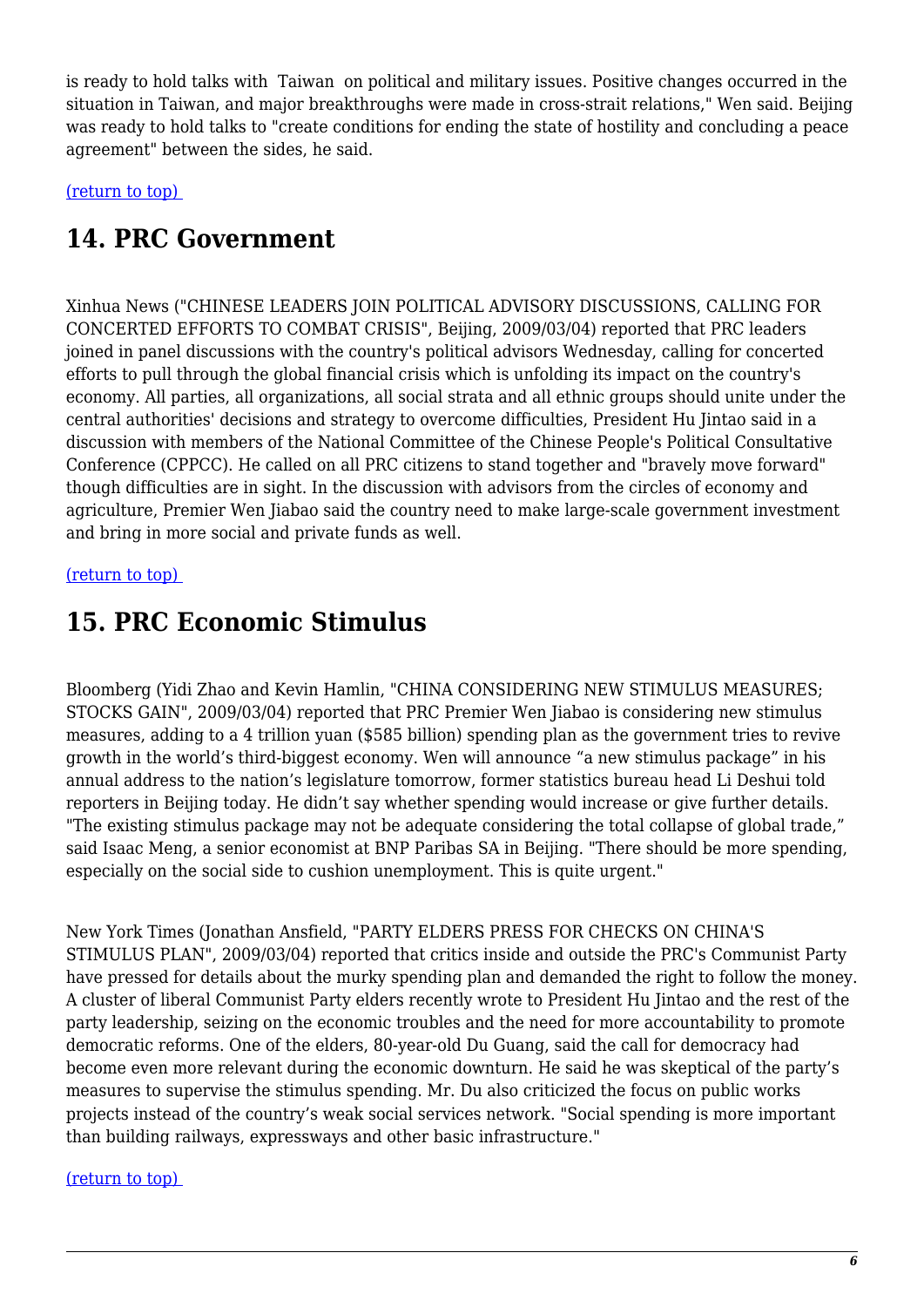## **16. PRC Economy**

Washington Post (Ariana Eunjung Cha, "IN CHINA, DESPAIR MOUNTING AMONG MIGRANT WORKERS", Yiwu, China, 2009/03/04) reported that six months into what economists and labor experts say is the PRC's worst job crisis since it began market reforms 30 years ago, many among the most vulnerable -- an estimated 20 million workers who lost their jobs after migrating from the countryside to cities -- are becoming desperate. As tens of thousands of manufacturing companies have collapsed amid slowing demand due to the global economic crisis, the laid-off workers can no longer find jobs in the cities. For many, returning to their rural roots is not a possibility because their families' farmland has been sold off to make room for shopping malls, office high-rises and apartment complexes -- leaving them with no safety net. Even those lucky enough to have kept their farming plots have been hit hard by a drought -- the country's worst in 50 years, according to the government -- which has affected up to 80 percent of the land for winter crops.

International Herald Tribune (Bettina Wassener, "A SIGN OF HOPE FOR CHINA'S ECONOMY", Beijing, 2009/03/04) reported that a closely watched index of manufacturing activity in the PRC edged up in February, an early sign that the economy may have seen the worst of the downturn. The official purchasing managers' index released by the PRC authorities Wednesday rose to 49 in February, from 45.3 the previous month and continuing its improvement from a low of 38.8 in November. A reading below 50 indicates contraction, so the February outcome does not yet represent recovery. On Wednesday, a senior planning official said the PRC would increase spending above the 4 trillion yuan by an unspecified amount, Reuters reported. The official also said the PRC would spend more on welfare to strengthen the country's social safety net. This is something that analysts believe is key to ultimately getting ordinary PRC citizens to spend more, thus strengthening the domestic market and lowering the PRC's reliance on exports.

#### <span id="page-6-0"></span>[\(return to top\)](#page-0-0)

### **17. PRC Military Spending**

BBC News ("CHINA TO BOOST MILITARY SPENDING", 2009/03/04) reported that the PRC says it will increase military spending by a "modest" 14.9% this year to 480.6bn yuan (\$70.2bn). The money will pay for better salaries, modernisation, and "capacity building programmes" including counterterrorism and disaster relief, a spokesman said. The PRC's military is for self-protection and does not pose a threat to any country, said official Li Zhaoxing. Analysts say the increase marks the 19th double-digit boost in defence spending by the PRC in the last 20 years.

#### <span id="page-6-1"></span>[\(return to top\)](#page-0-0)

#### **18. PRC Food Safety**

Associated Press ("CHINESE FAMILIES PLAN LAWSUIT IN MILK SCANDAL", Beijing, 2009/03/04) reported that in recent months, courts across the PRC refused to accept the lawsuits from families whose children were killed or sickened by tainted milk. Now, in a turnaround, hundreds of families are planning to file suit after the country's highest court said this week that cases would be accepted. The move signals a change in the way Beijing is handling fallout from the scandal. A government-sanctioned compensation plan had been expected to ease public anger, but instead it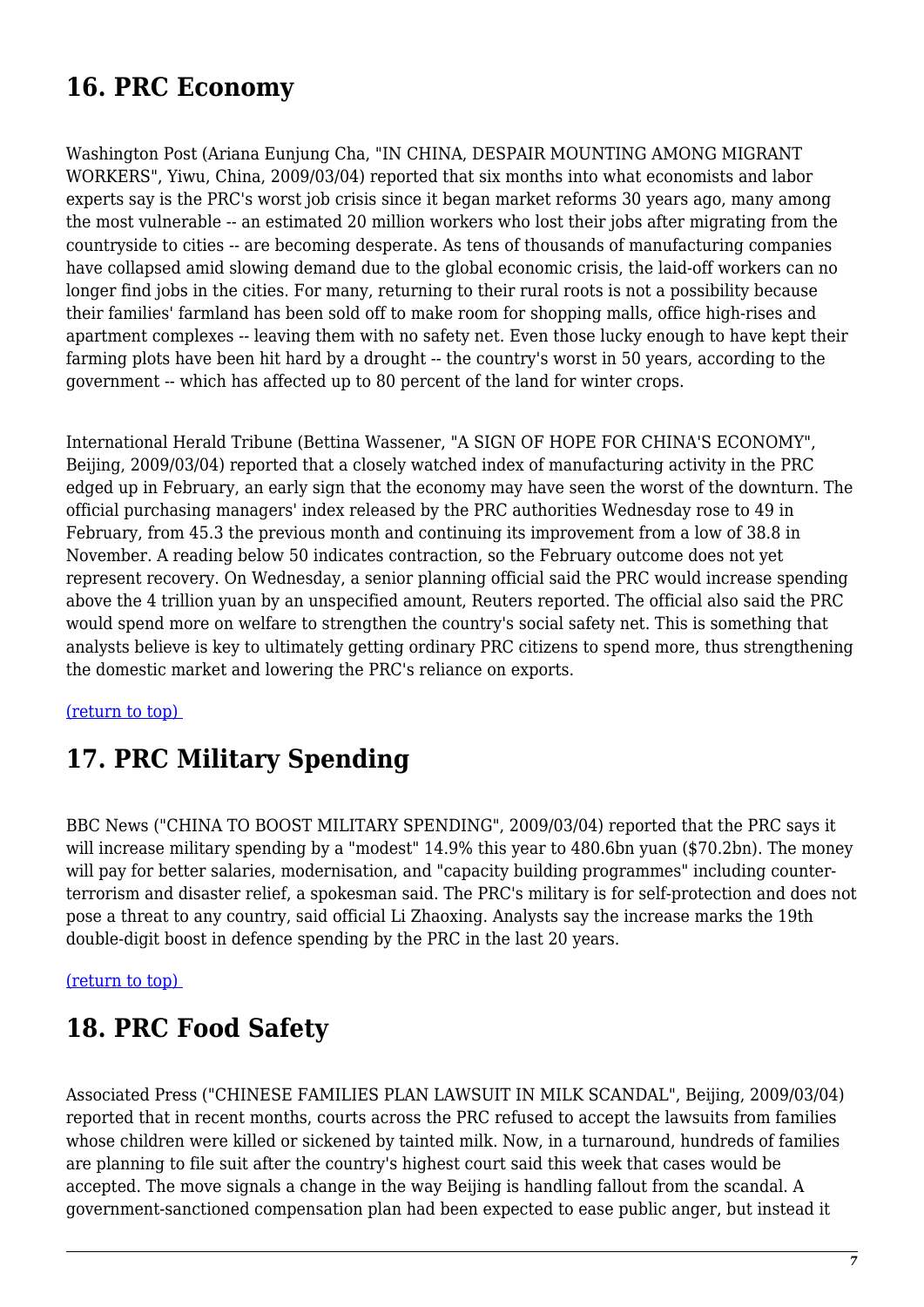gave embittered, outspoken parents across the PRC a common cause.

#### <span id="page-7-0"></span>[\(return to top\)](#page-0-0)

#### **19. PRC Tibet Issue**

Reuters ("CHINA SAYS TIBETAN "PROTEST" WAS CELEBRATION", Beijing, 2009/03/03) reported that monks who gathered outside a Tibetan monastery on Sunday were celebrating their new administrator, not protesting, a top official was quoted saying on Tuesday, rejecting foreign reports of the incident. Shi Jun, Communist Party boss in an ethnically Tibetan part of western Sichuan province, said there is complete religious freedom in his area and foreign news reports had misrepresented a simple celebration, the official Xinhua news agency reported. "This was a normal religious activity but had been distorted as 'Tibetan lamas protest' by some foreign media with ulterior motives, we are indignant toward the distorted news reports based on hearsays and are disappointed at those western media," Xinhua quoted him saying.

Associated Press ("TIBET INSTABILITY A RUMOR, GOVERNOR SAYS", Beijing, 2009/03/05) reported that Qiangba Puncog, governor of Tibet, was quoted as saying by the Xinhua News Agency that reports of recent instability in the region were "pure rumor." Puncog said that this year Tibet will have no "big problems" of stability and that the Tibetan people "have confidence in the (Communist) Party and the government."

[\(return to top\)](#page-0-0) 

### **II. PRC Report**

#### <span id="page-7-1"></span>**20. PRC Employment**

Xinhua Net (Jiang Min, "SHENYANG HOLDS EMPLOYMENT PSYCHOLOGICAL COUNSELING FOR GRADUATES", 2009/03/03) reported that in view of the anxiety and psychological pressure of graduates for finding jobs, Shenyang city of Liaoning province launched employment psychological counseling for university graduates in the municipal human resource market on March  $3<sup>rd</sup>$ . A telephone hotline was open at the same time, welcomed greatly by graduates. This activity is organized by Shenyang Civil Office and the municipal Psychological Volunteer Association. The sponsors said this kind of activity will continue to help more people.

#### <span id="page-7-2"></span>[\(return to top\)](#page-0-0)

#### **21. PRC Government**

Xinhua Net (Wei Minli, "MAY 12TH TO BE NATIONAL "DISASTER PREVENTION AND MITIGATION DAY"", 2009/03/03) reported that according to National Committee of Disaster Mitigation and Ministry of Civil Affairs, approved by the State Council, May 12<sup>th</sup> was designated national "Disaster" Prevention and Mitigation Day" from 2009. The event was created to arouse awareness of the public about disaster prevention and mitigation, to publicize relevant knowledge, and thus to mitigate the